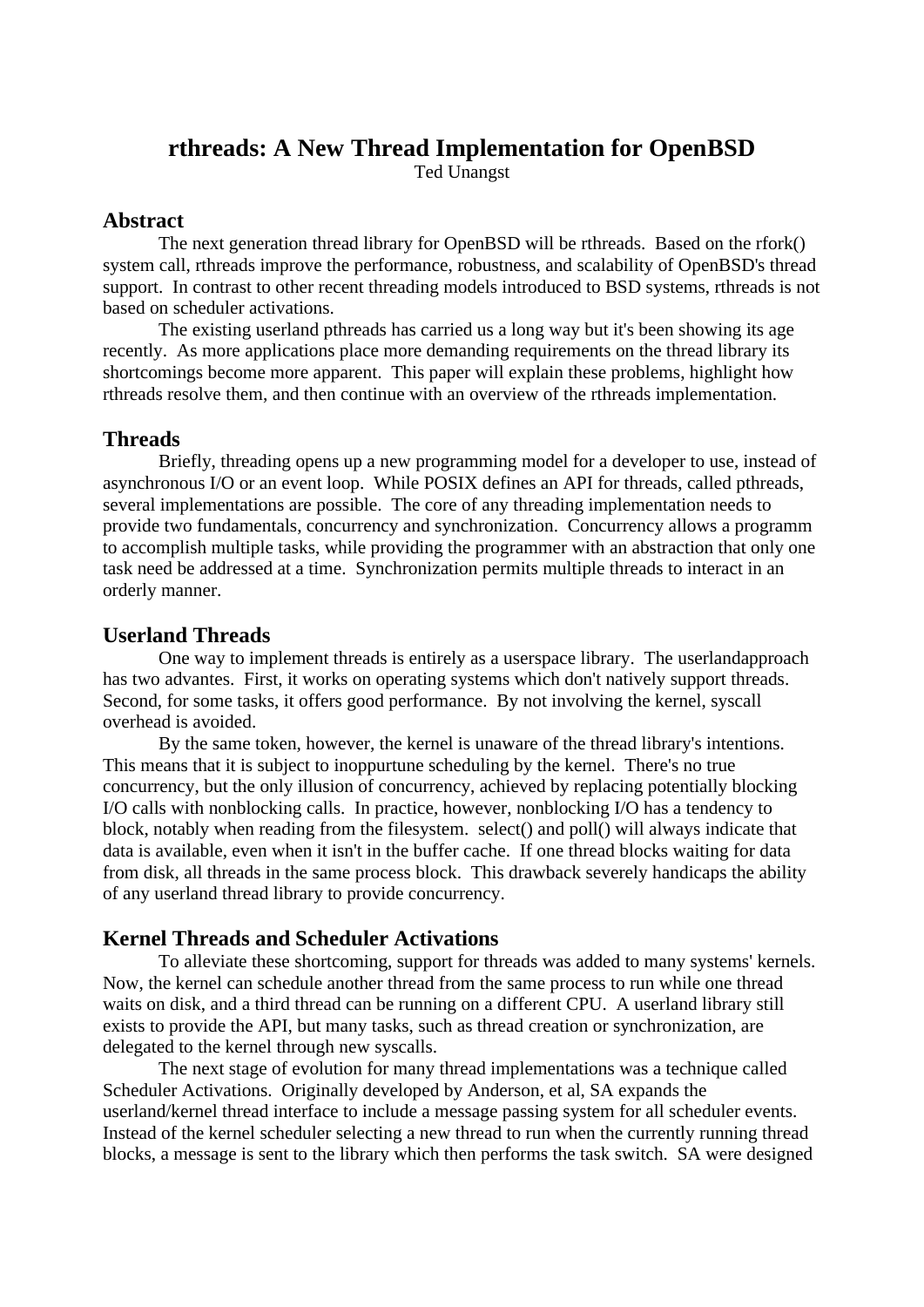to improve the performace of operations like thread creation by avoiding a syscall, and increase the flexibility of the userland scheduler, by placing it in full control of thread scheduling.

## **OpenBSD and Threads**

At the current time, the only supported thread model for OpenBSD is a userland library. It suffers from the typical set of problems. Anyone who has used a threaded media player on OpenBSD has likely discovered for themselves that when one thread blocks, they all block.

The introduction of SMP support for the i386 and amd64 architectures also highlighted the fact the because libpthread only utilizes one process, and therefore one scheduling entity, it could not take advantage of multiple CPUs. Several applications such as MySQL are written to utilize threads in an attempt to improve performance.

#### **Rthreads**

To address these issues, it was clear that kernel support for threads was required. Instead of an approach based on scheduler activations, implementations of which can be found in both FreeBSD and NetBSD, a direct 1:1 mapping of user threads to kernel threads was selected. The already existing rfork() system call provides a means to create multiple processes that share an address space - in effect, threads. In some ways, this is similar to the LinuxThreads library, particularly the FreeBSD port of which used rfork() as well. However, LinuxThreads relied on an extra control thread, and the kernel was unable to properly distinguish threads from processes.

#### **Kernel Modifications**

rfork() typically creates full fledged processes, not threads. Building a thread library directly on rfork() with no additional kernel support is possible; however, this leads to artifacts such as every thread appearing independently in the output of utilities such as ps and top. A new flag to rfork() was added, RFORK\_THREAD, to indicate to the kernel that the new process should be considered a part of the parent. A linked list is maintained of threads for each process, similarly to the process sibling list. No separate thread structure has been created in the kernel. Threads are just processes with a special flag set.

All threads created so contain a thread parent pointer, which points to the struct proc for the process. The thread parent pointer for non-threaded processes is initialized to point back to itself. In this way, any access to data which particularly needs to address the process can be done through the thread parent pointer.

The advantage of this approach is that the kernel was made "thread-aware" with only changes to a few files - those dealing with process creation and exiting. When a thread of a process calls exit(), the kernel iterates over the list of sibling threads and also calls exit() for them. A new syscall was added to allow a single thread to exit. No other changes were initially necessary. As time goes on, more changes have been and will be made to more naturally integrate thread awareness into the kernel.

One disadvantage of the approach is that some of the struct proc fields are redundant for a thread. Future work will consider the feasibility of restructuring. In the mean time, the lossage even for thousands of threads measures only a few dozen KB.

In contrast to the schedular activation approach, the direct 1:1 mapping simplifies scheduling. Under SA, when a thread blocks in the kernel, a complex dance of interactions and upcalls is performed to find a new thread. This operation also occurs whenever a timeslice expires. Because an rthread is implemented as just another process in the kernel, nothing special need happen when it blocks. A new process is selected to run and the kernel performs its usual context switch operation.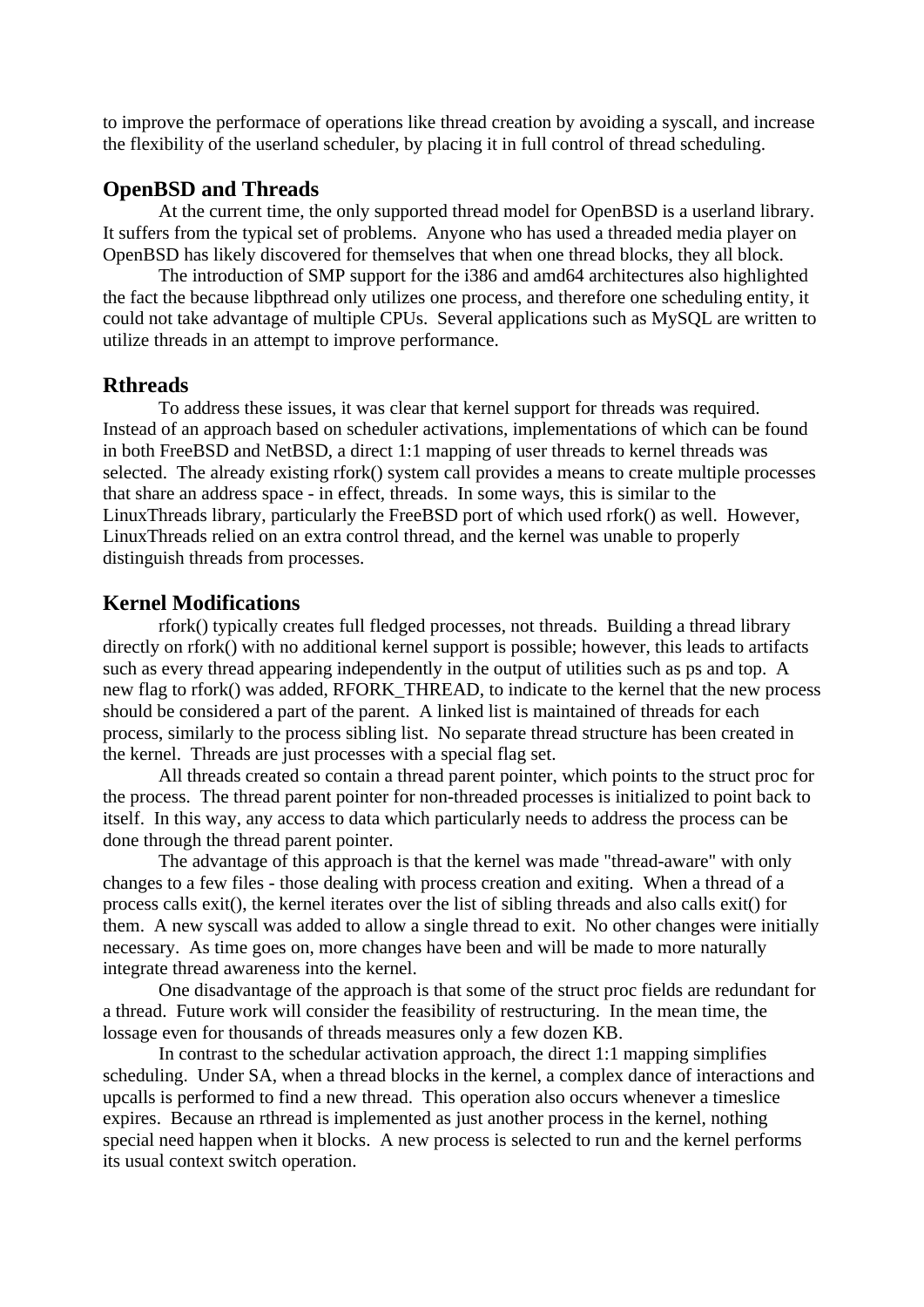#### **Syscalls**

The sys rfork() system call is not new, but a modified version of sys exit() needed to be provided so that one thread could exit by itself. The new syscall, sys\_threxit(), simply calls exit1() with a special flag set to indicate only this thread intends to stop. Other threads may wait for an exiting thread using wait() like any other process. sys\_getthrid() is the equivalent of sys\_getpid(), although it does not map all threads to the parent process's pid. To support voluntary yielding, sys\_yield() was added.

In order to support userland mutexes and semaphores, it was necessary to add two additional syscalls, sys\_thrsleep(long ident, int timeout, void \*lock) and sys\_thrwakeup(long ident). These functions export the tsleep() and wakeup() kernel functions to userland. sys thrsleep() is used to inform the kernel that the current thread wants to cease execution for an extended period (extended really only meaning more than a clock tick). The ident value is entered into a list of idents for the current process, and then tsleep() is called on the address of the list node. This enables the userland process to sleep on any address, much as a process on the kernel can block waiting on any address, while assuring that every process has a unique ident space and without requiring the kernel to interpret userland data. sys\_thrwakeup() finds the node with the matching ident, then calls wakeup() on its address. A timeout may be specified to sys\_thrsleep() to control the maximum sleep time. The final address is intended to be a spinlock currently held by the calling thread. The kernel will release just before calling tsleep(). It can be used to ensure that a second thread doesn't call sys\_thrwakeup() before the first thread is fully asleep.

## **Library Code**

## **Binary Compatible**

The rthreads library is binary compatible with the pthreads library it replaces. The design of the original pthreads library was such that all exposed types are really pointers to opaque types. This means that compiled programs are agnostic to the size and organization of such types.

## **MD Code**

The majority of rthreads code is machinde independent. On a per architecture basis, pieces of machine dependent code must be provided. The first is the rfork\_thread(int flags, void \*stack, void (\*fn)(void \*), void \*arg) function. This function calls rfork(flags) and returns the thread id of the child to the parent. The child does not return. Instead, it has its stack pointer adjusted and jumps immediately to fn, passing it arg.

The second function is atomic lock( spinlock lock  $t *$ lock) which performs an atomic compare and swap operation. This function is used to implement the userland spinlock functions.

#### **Synchronization**

pthreads includes several types of synchronization operations and data structures, such as simple mutexes, reader-writer locks, and condition variables. In rthreads, these are all implemented as layers on top of semaphores.

The semaphores are implemented using a combination of userland and kernel code. Spinlocks are used to protect the counter that indicates whether the semaphore is available. In the simple acquistion case, the count is adjusted and the spinlock released. In other cases, the thread must block until the semaphore becomes available. Blocking requires finding a new thread to schedule, so on rthreads a syscall is involved to inform the kernel. The blocking